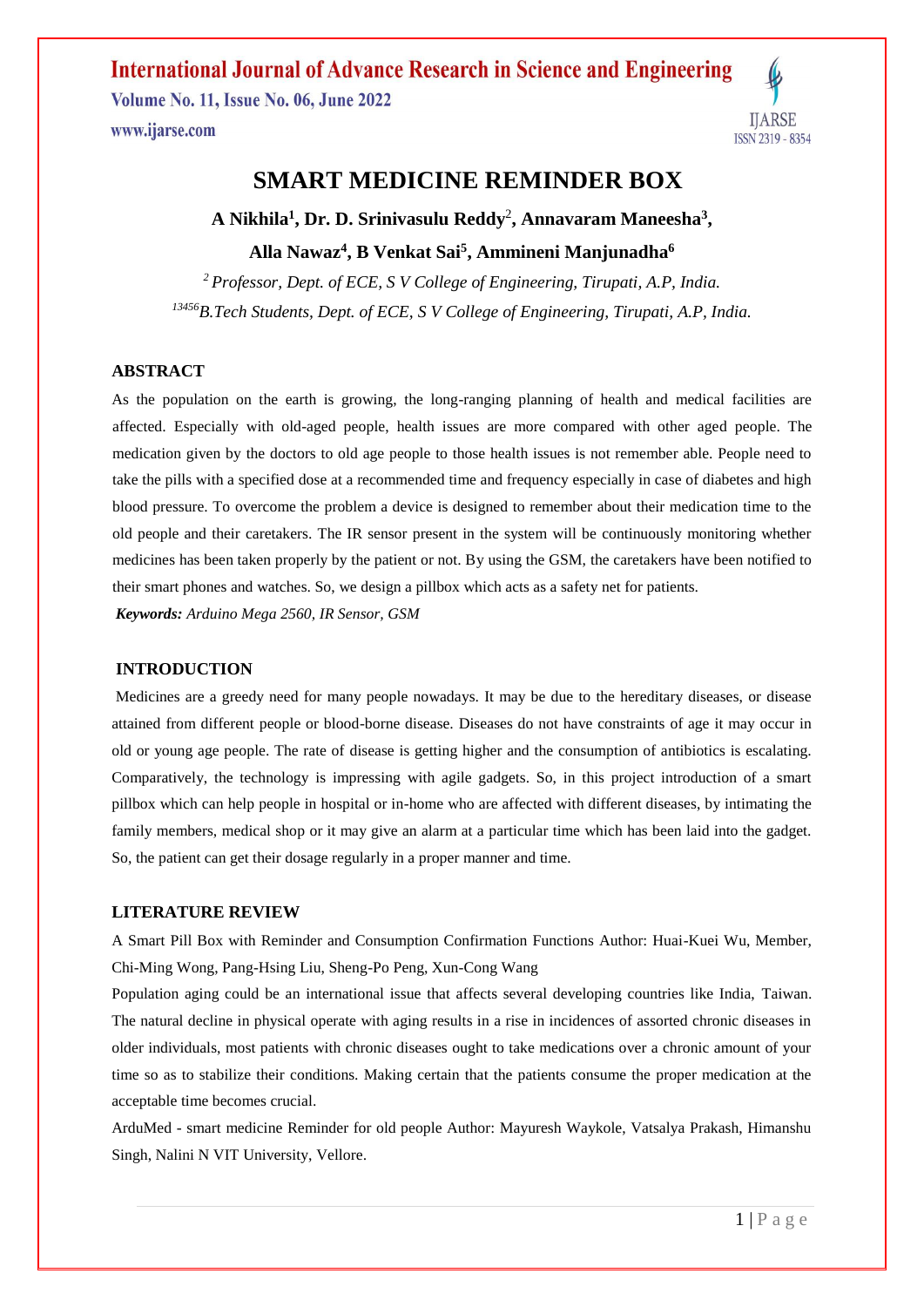**Volume No. 11, Issue No. 06, June 2022** www.ijarse.com



Usually they forget to require their medications or take drug of it, leading to any health deterioration. Our system aims to reduce this downside by reminding patients regarding their medications and showing them the proper quantity of medication to require. It's a combination of physical and digital reminder that may be useful for individuals of any age, however is especially useful to previous people that forget taking their medications. Medication reminder and healthcare – an android application Deepti Ameta, Kalpana Mudaliar and Palak Patel Gandhinagar Institute of Technology, Gandhinagar, Gujarat, India.

Patients need not keep in mind their medication dose timings as they'll set an alarm on their dose timings. The alarm are often set for multiple medicines and timings together with date, time and medication description. A notification are sent to them through email or message within the system ideally chosen by the patients.

## **EXISTING METHOD**

Nowadays, 40-60% of patients is having the issues related to forgetting the taking of medicines at right time. The current common techniques used in market for the reminder includes the normal alarm (Buzzer) with a pill box. But this does not check or inform the guardian about whether the patient has taken the medicine or not and it does not reduce the work of the guardian also.

### **DISADVANTAGES**

- 1. It does not check or inform the guardian about medicine intake by patient.
- 2. It does not reduces the work of guardian also.

## **PROPOSED METHOD**

Smart medicine reminder box which solve these problems by placing an IR Sensor to check and inform the guardian through the SMS about the status of medicine intake by the patient. At the time of taking medicine, system generate voice output through speaker and display the message in LCD display and the respective slot LED's will be on to recheck of taking the medicine by patient.

## **BLOCK DIAGRAM**



**Fig 1:** Block Diagram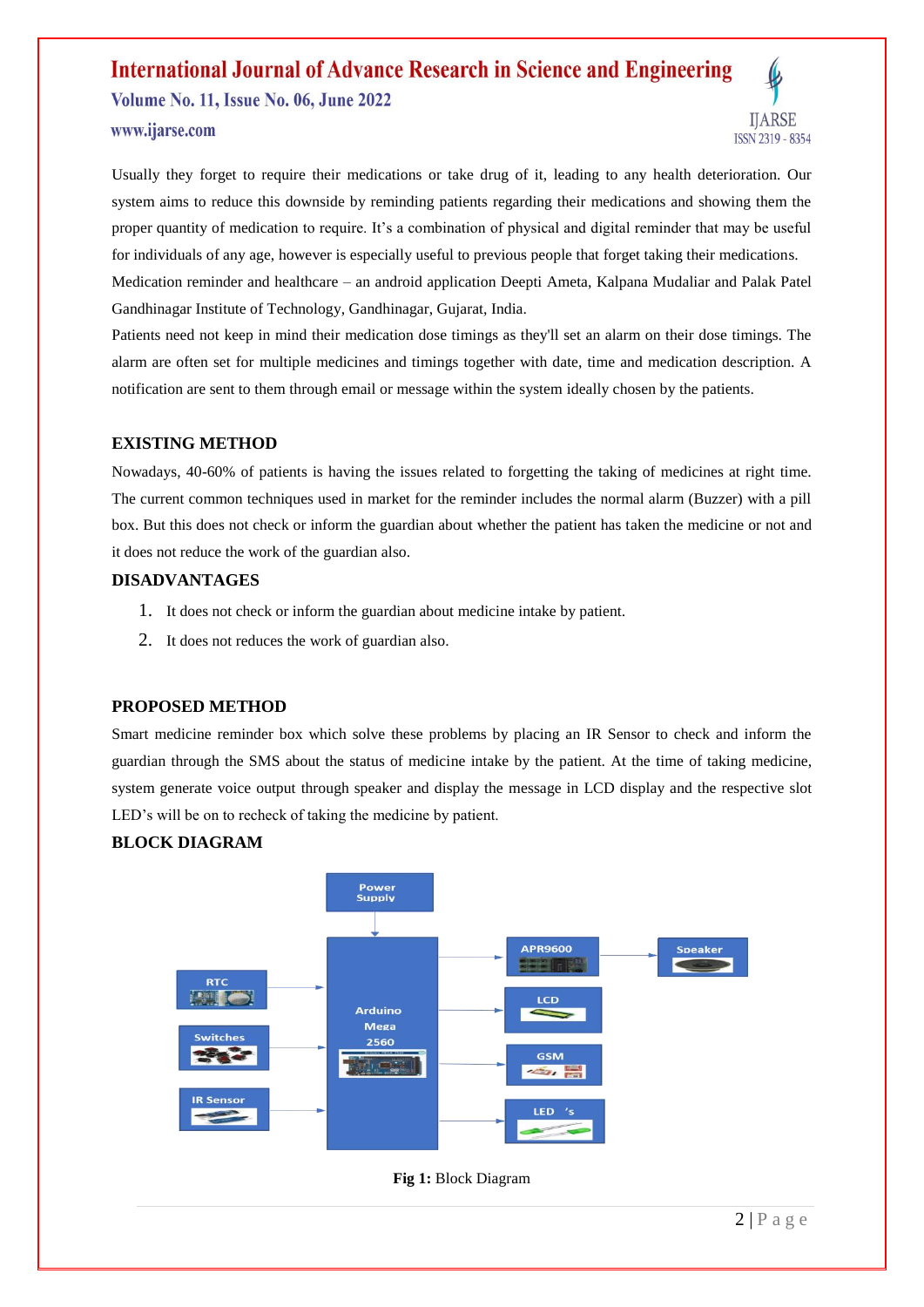**Volume No. 11, Issue No. 06, June 2022** www.ijarse.com



## **SIMULATION RESULT**



**Fig 2:** Output of Morning Medicine intake

In LCD, We can see the message as Morning Medicine and slot time also and can hear the voice from speaker and gets the SMS as shown in below fig 5 about morning medicine intake status.



**Fig 3:** Output of Afternoon Medicine intake

In LCD, We can see the message as Afternoon Medicine and slot time also and can hear the voice from speaker and gets the SMS as shown in below fig 5 about afternoon medicine intake status.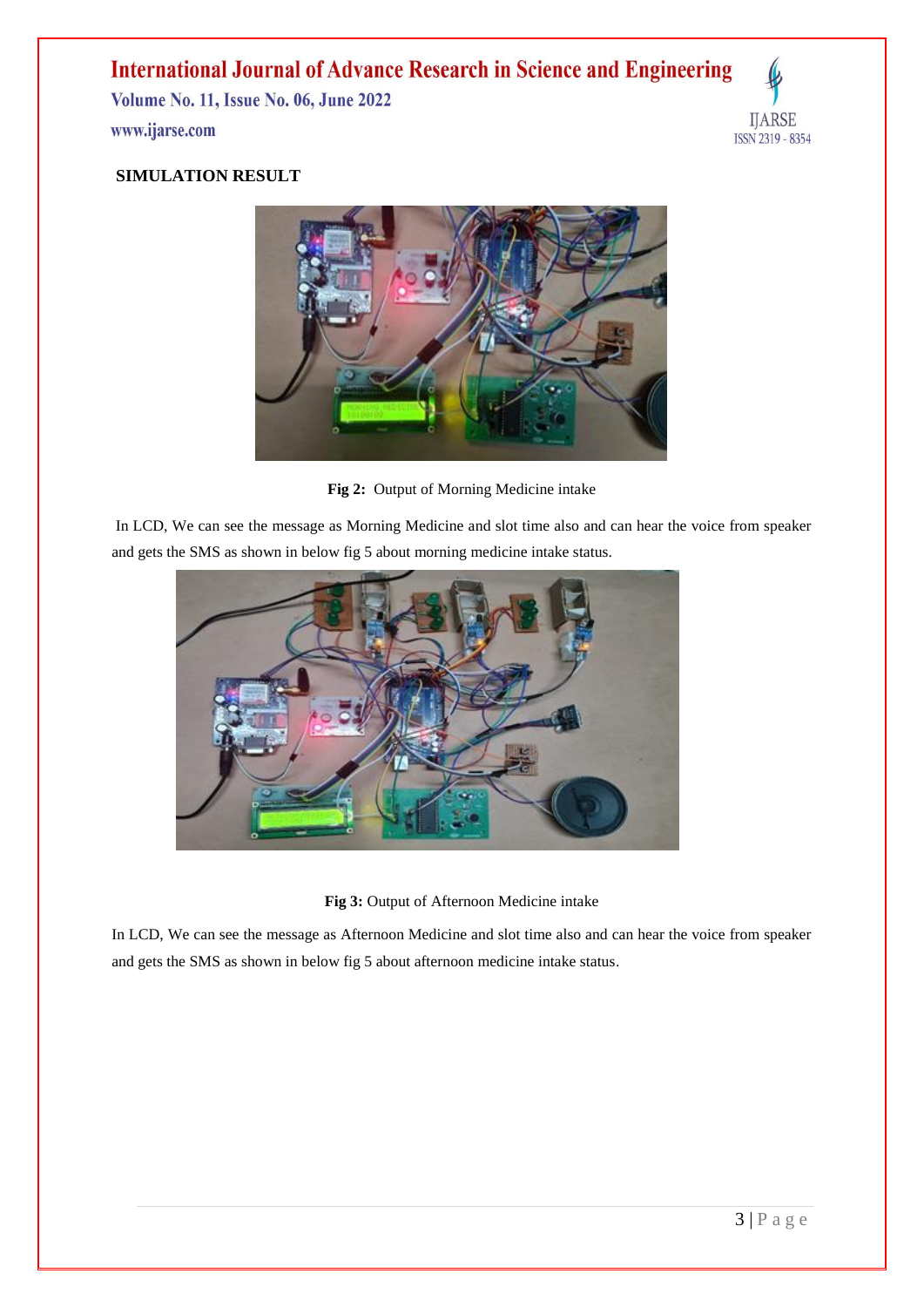**Volume No. 11, Issue No. 06, June 2022** www.ijarse.com





**Fig 4:** Output of Evening Medicine intake

In LCD, We can see the message as Evening Medicine and slot time also and can hear the voice from speaker and gets the SMS as shown in below fig 5 about evening medicine intake status



**Fig 5:** SMS in mobile phone about medicine intake status

## **ADVANTAGES**

- 1. Easy to use as it uses LCD Interface
- 2. Sound reminder enables user to take medicines regular times
- 3. Easy to maintain
- 4. Needs no prior technical knowledge

## **APPLICATIONS**

- 1. Hospitals
- 2. Care Centres
- 3. Homes